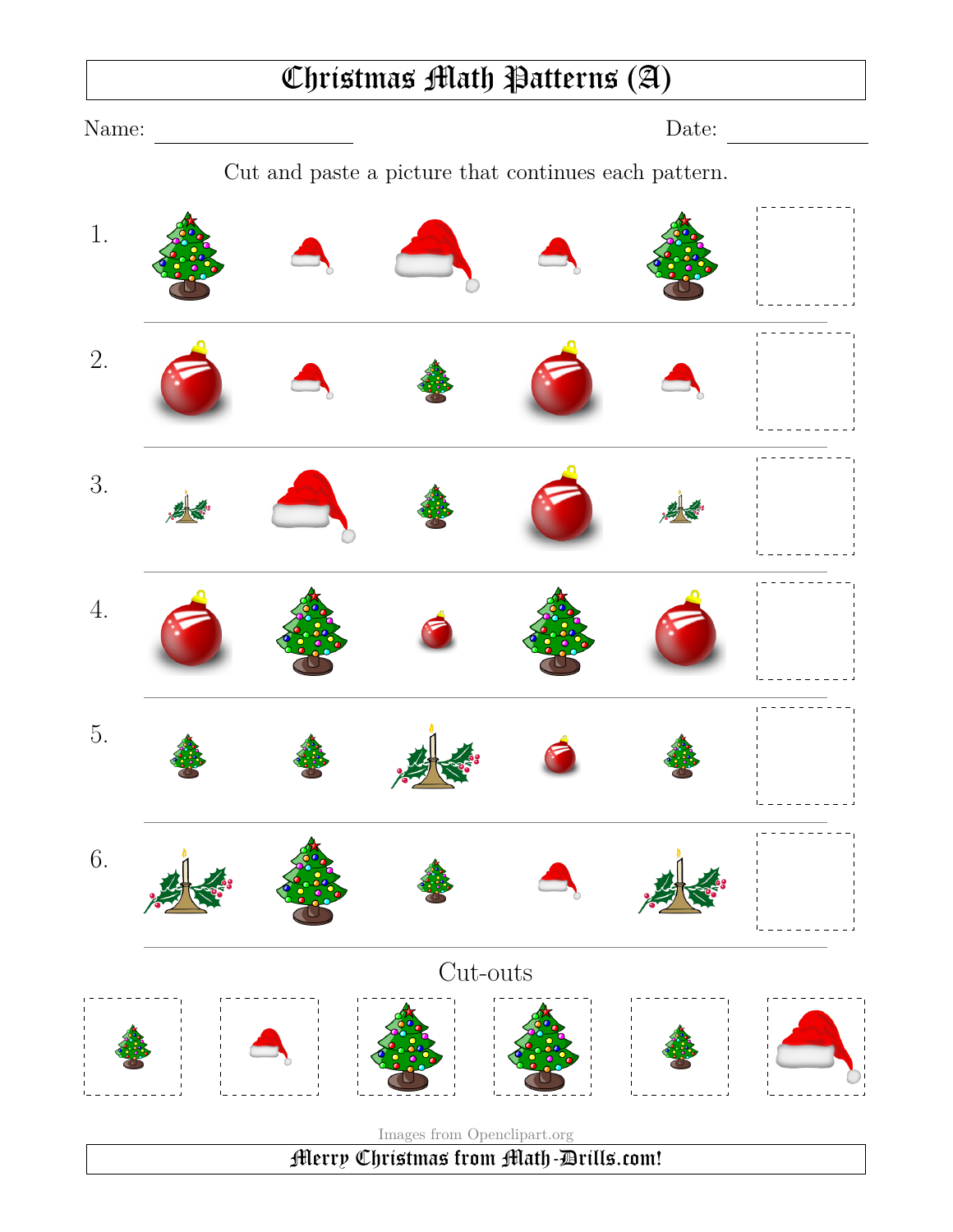#### Christmas Math Patterns (A) Answers

Name: Date:

Cut and paste a picture that continues each pattern.

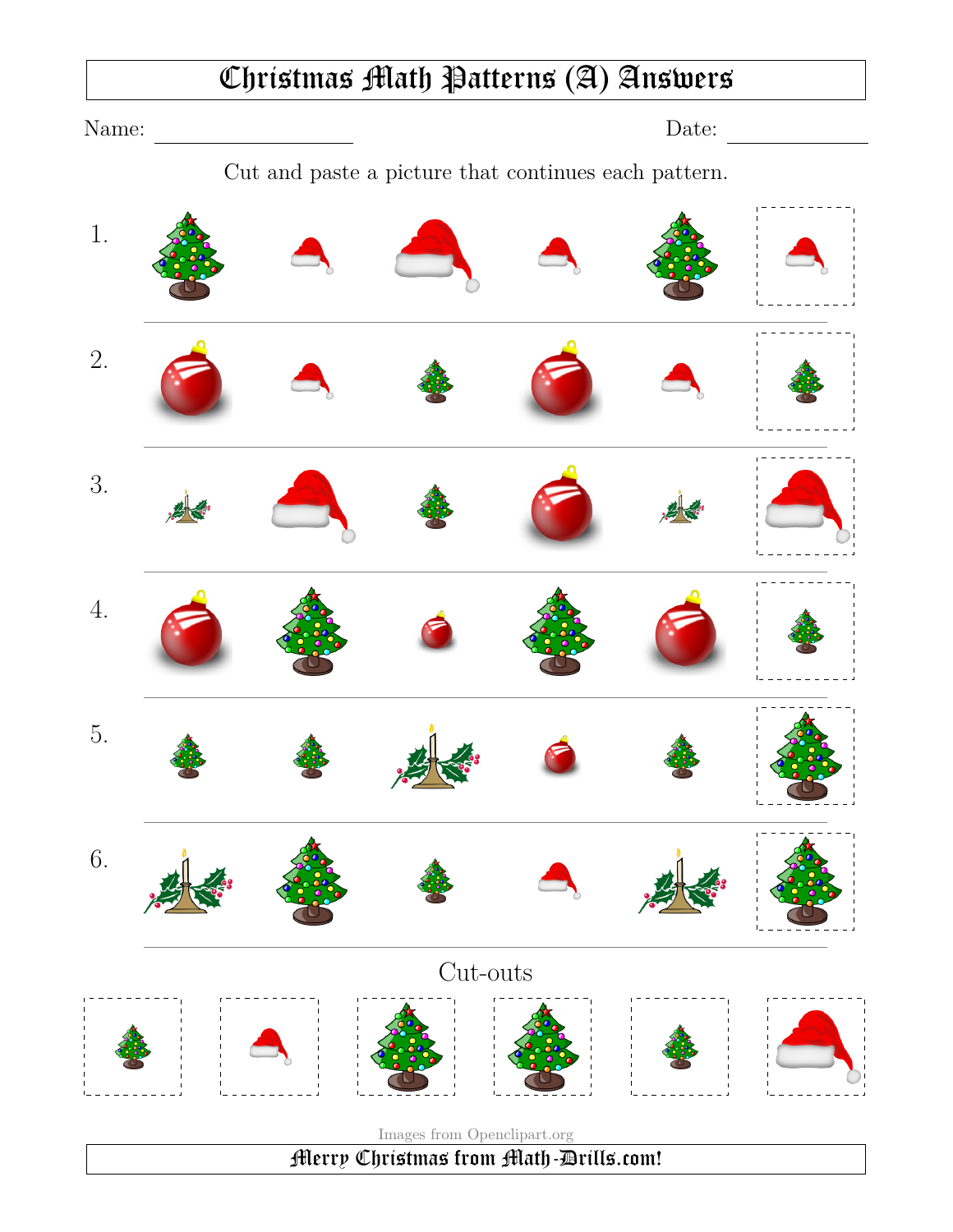## Christmas Math Patterns (B)

Name: Date: Cut and paste a picture that continues each pattern.

1.

2.

3.

4.

5.

6.

Cut-outs

Images from Openclipart.org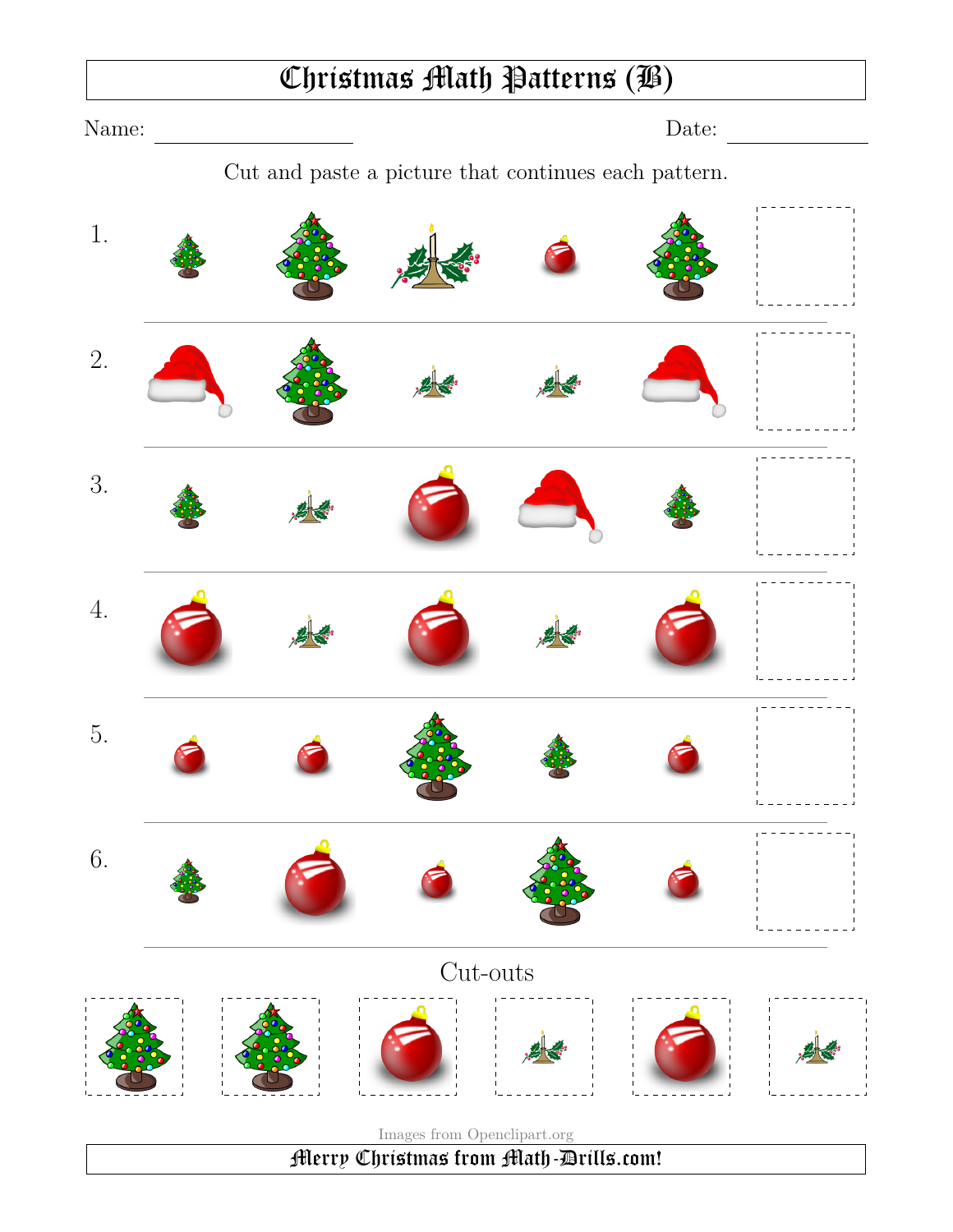#### Christmas Math Patterns (B) Answers

Name: Date:

Cut and paste a picture that continues each pattern.

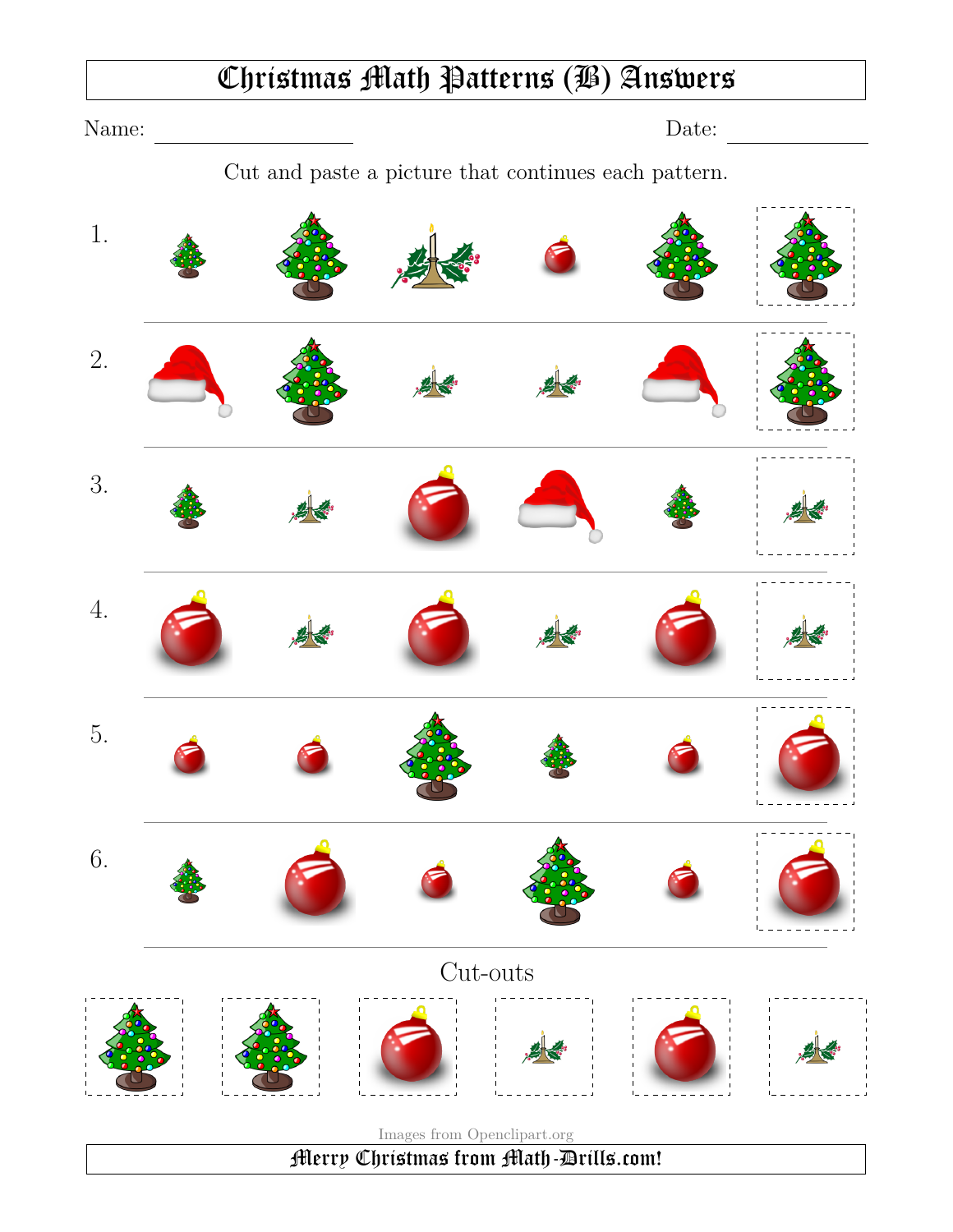#### Christmas Math Patterns (C)

Name: Date: Cut and paste a picture that continues each pattern. 1. 2. 3. 4. 5. 6. Cut-outs Images from Openclipart.org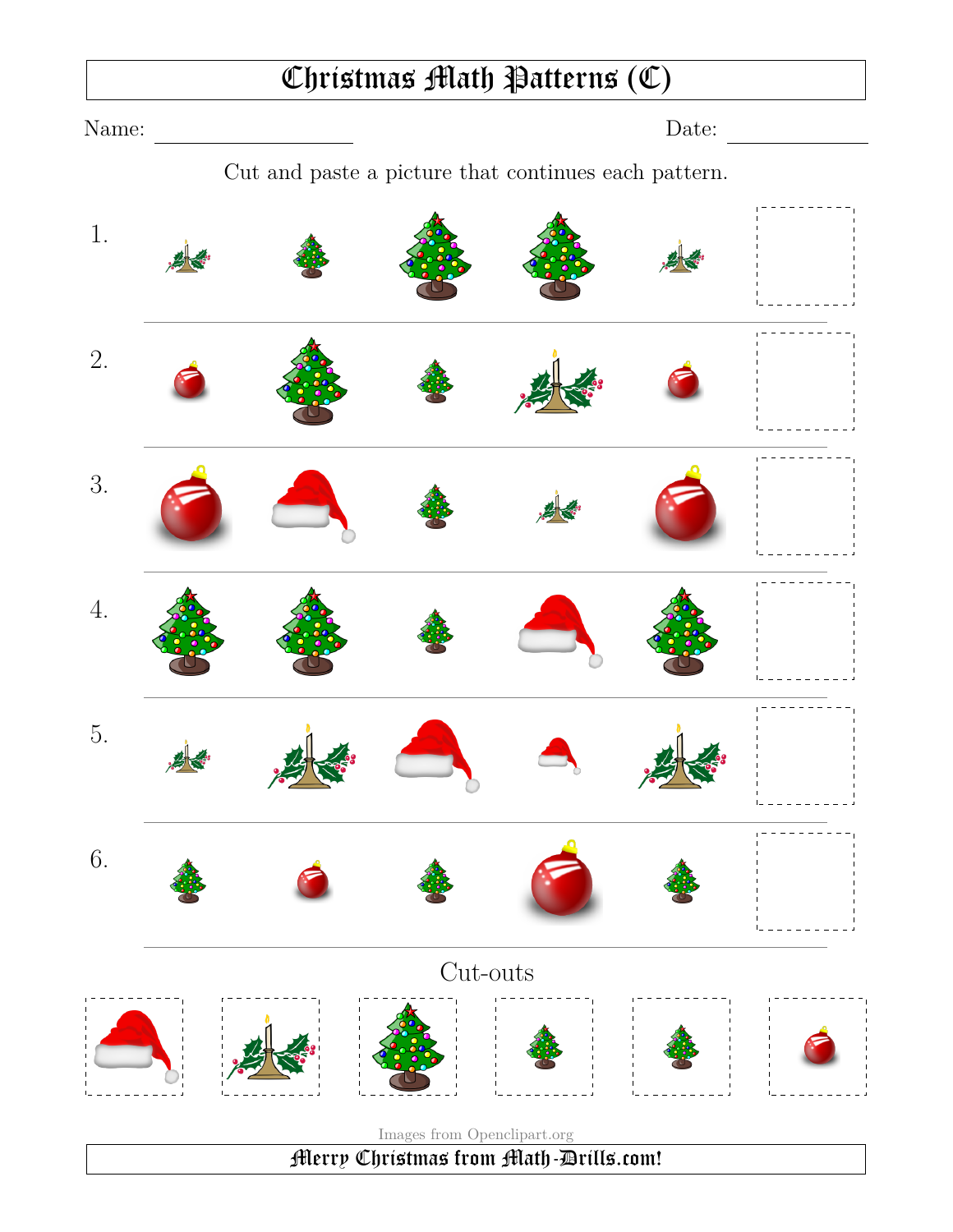#### Christmas Math Patterns (C) Answers

Name: Date: Cut and paste a picture that continues each pattern. 1. 2. 3. 4. 5. 6. Cut-outs

Images from Openclipart.org Merry Christmas from Math-Drills.com!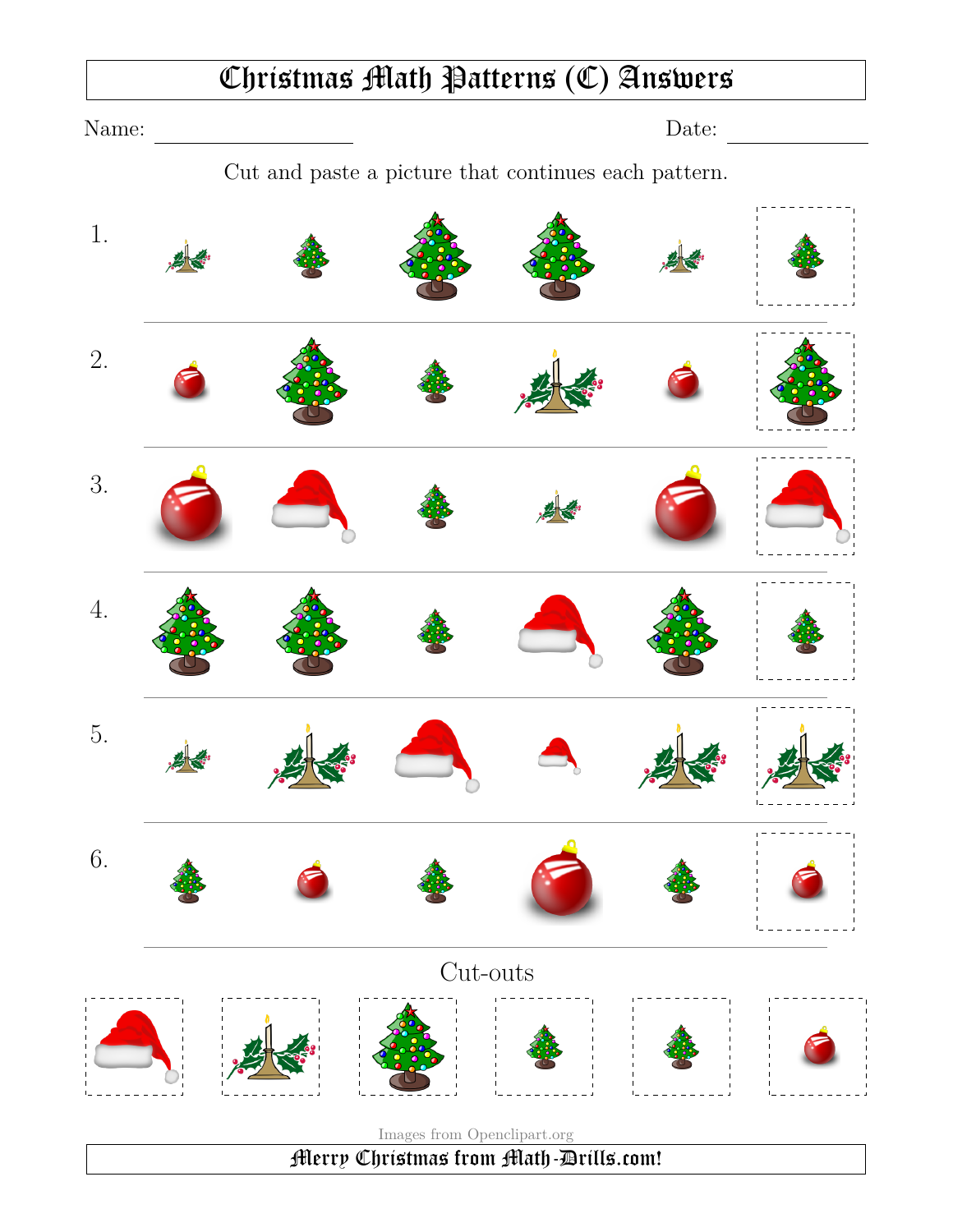#### Christmas Math Patterns (D)

Name: Date: Cut and paste a picture that continues each pattern. 1. 2. 3. 4. 5. 6. Cut-outs Images from Openclipart.org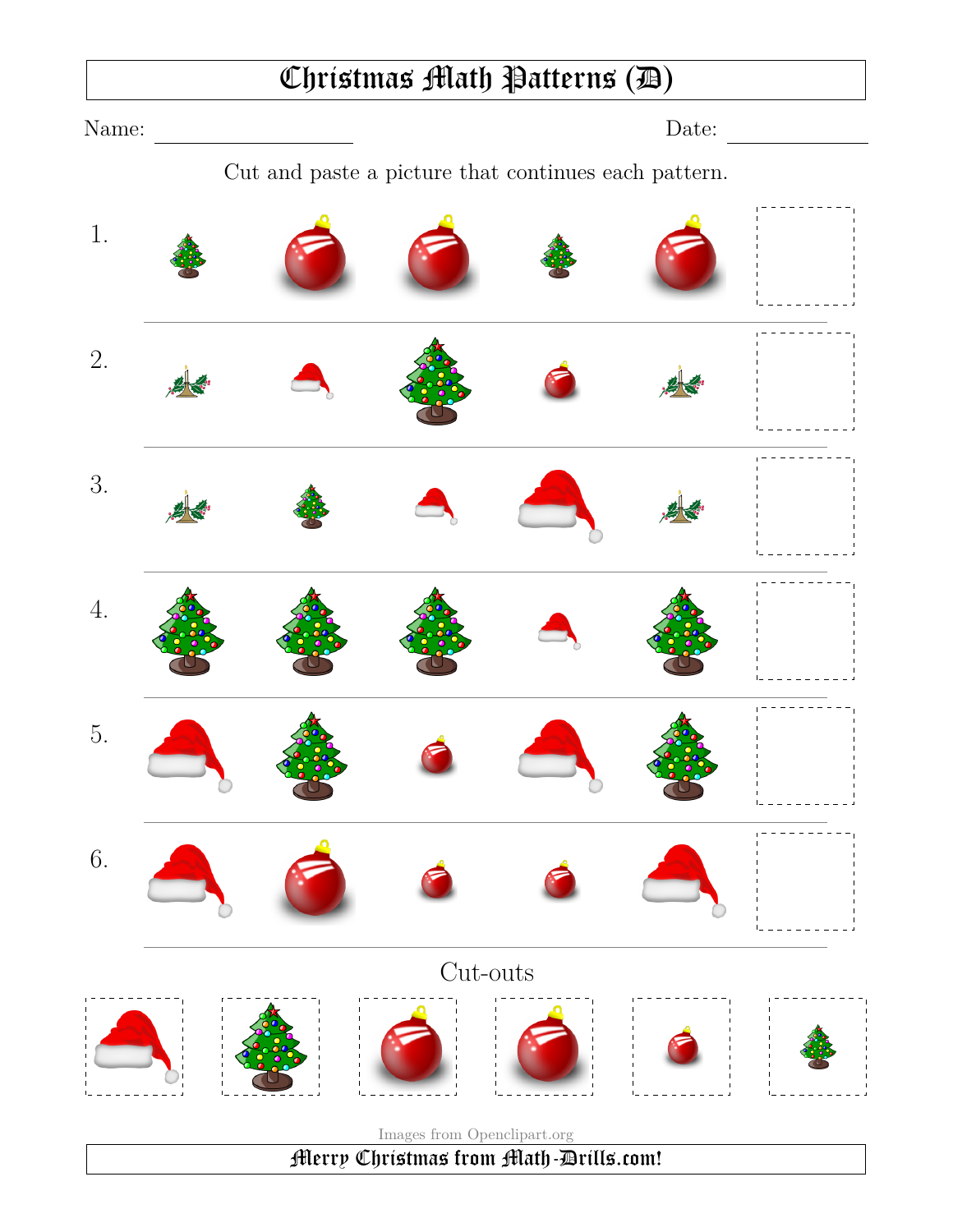#### Christmas Math Patterns (D) Answers

Name: Date: Cut and paste a picture that continues each pattern. 1. 2. 3. 4. 5. 6. Cut-outs Images from Openclipart.org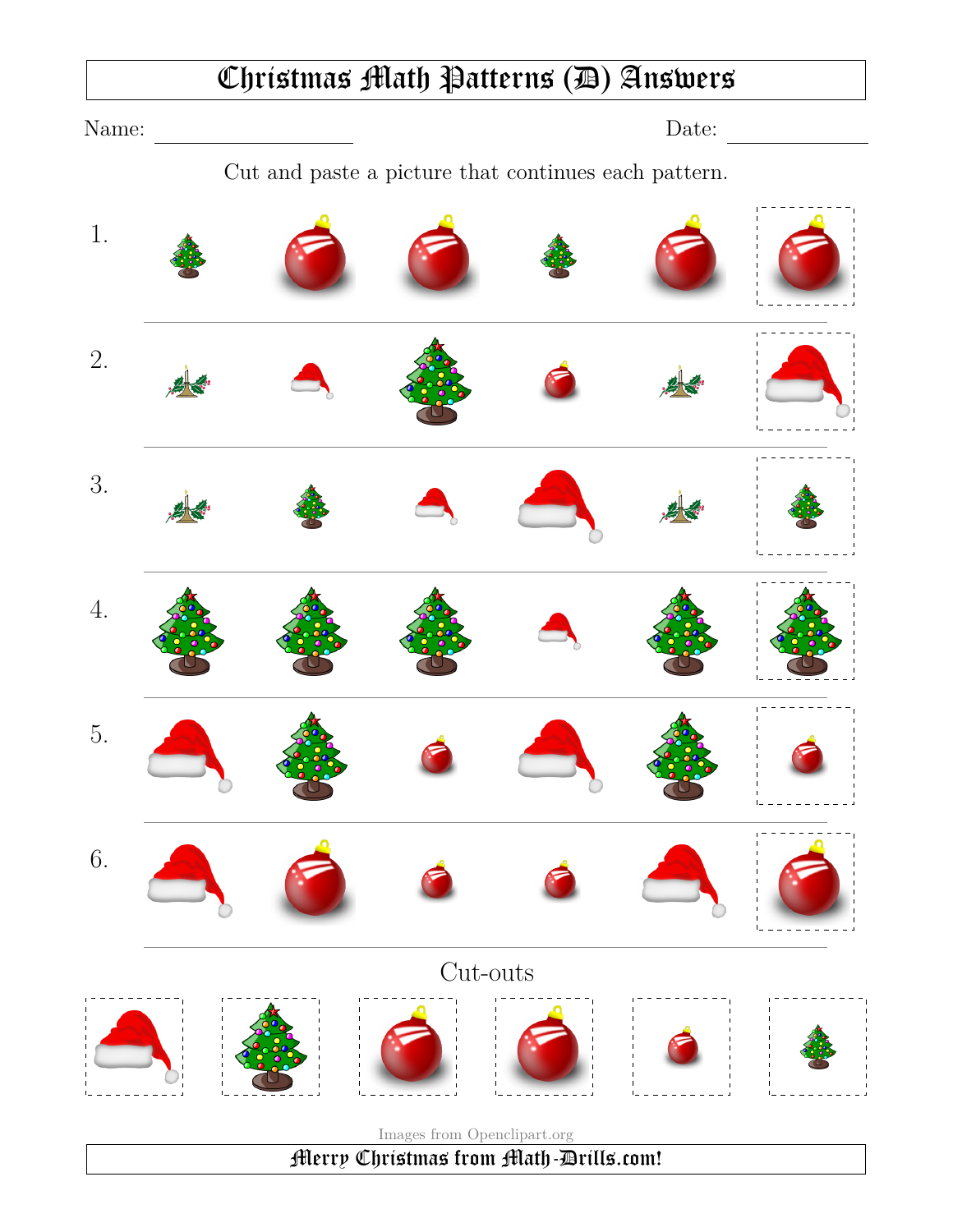#### Christmas Math Patterns (E)

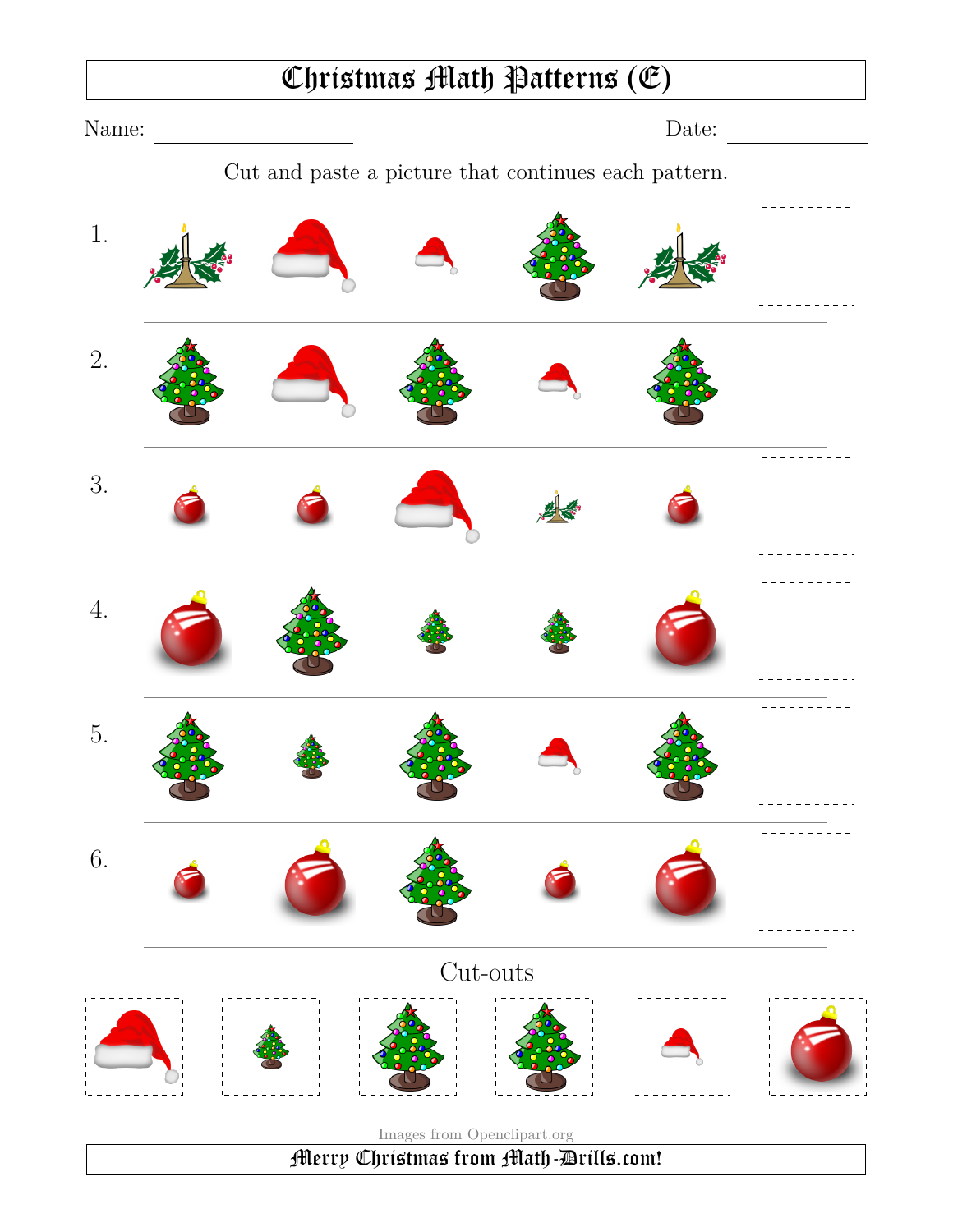# Christmas Math Patterns (E) Answers Name: Date: <u>Date:</u> Cut and paste a picture that continues each pattern. 1. 2. 3. 4. 5. 6. Cut-outs Images from Openclipart.org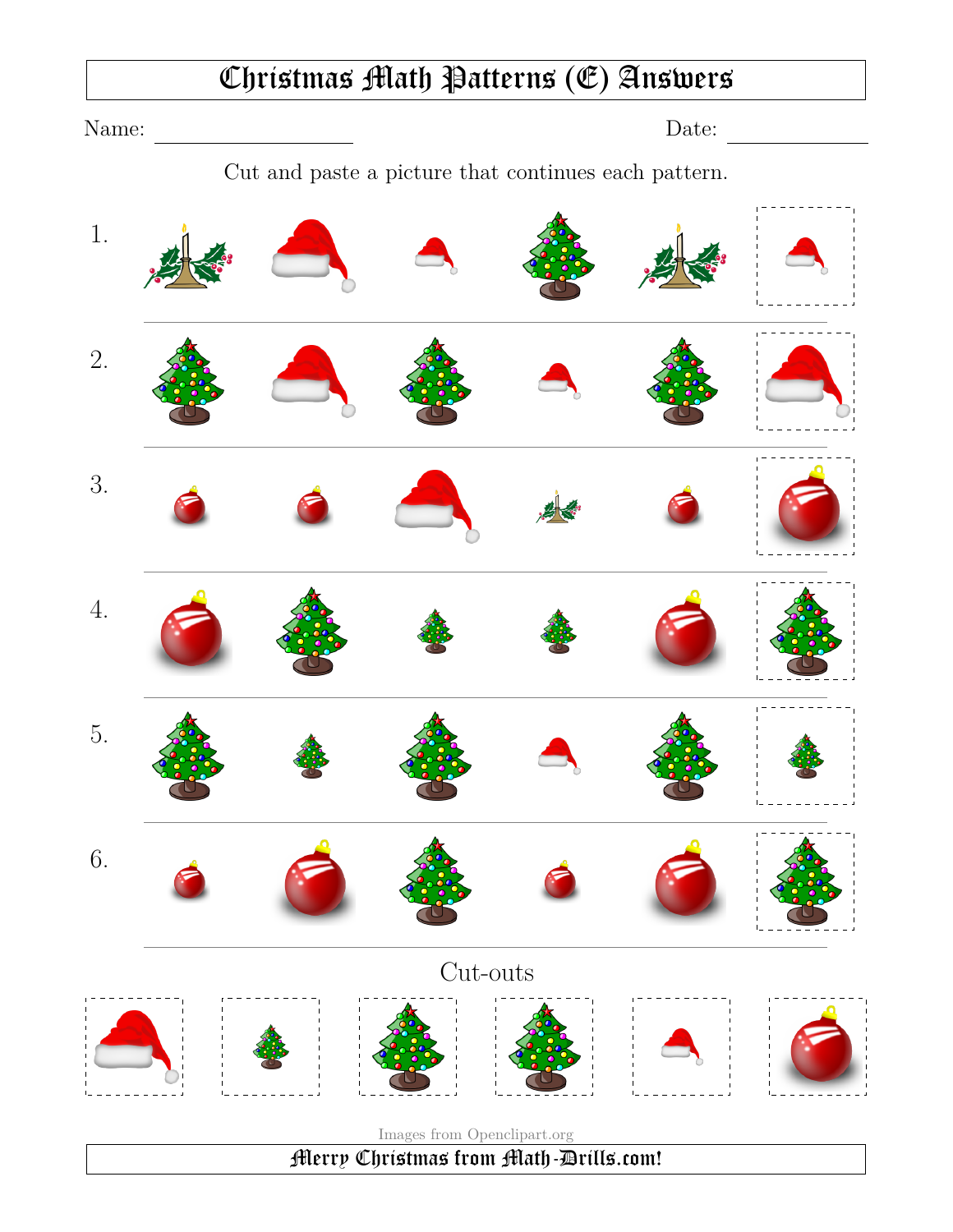#### Christmas Math Patterns (F)

Name: Date:

Cut and paste a picture that continues each pattern.

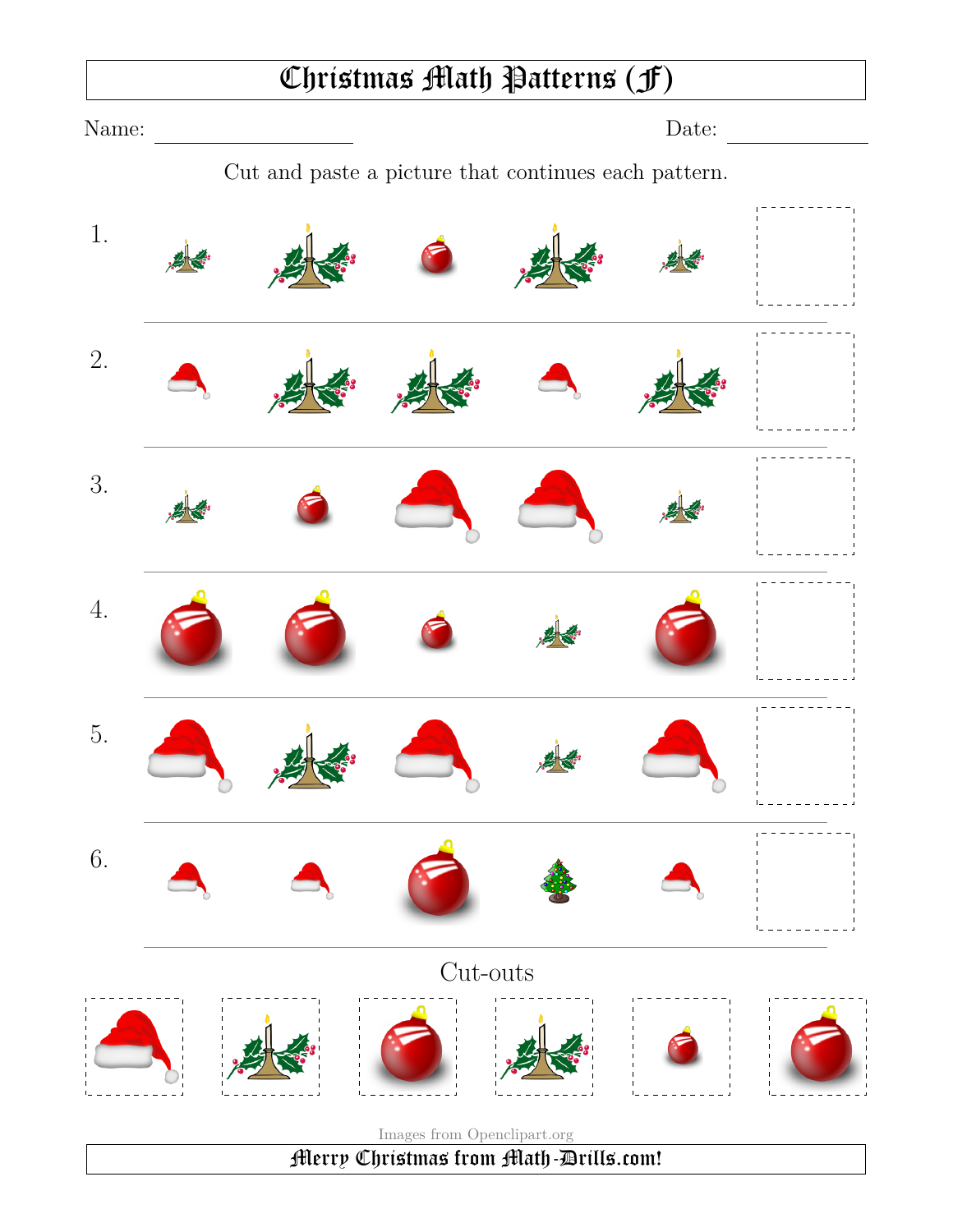#### Christmas Math Patterns (F) Answers

Name: Date:

Cut and paste a picture that continues each pattern.

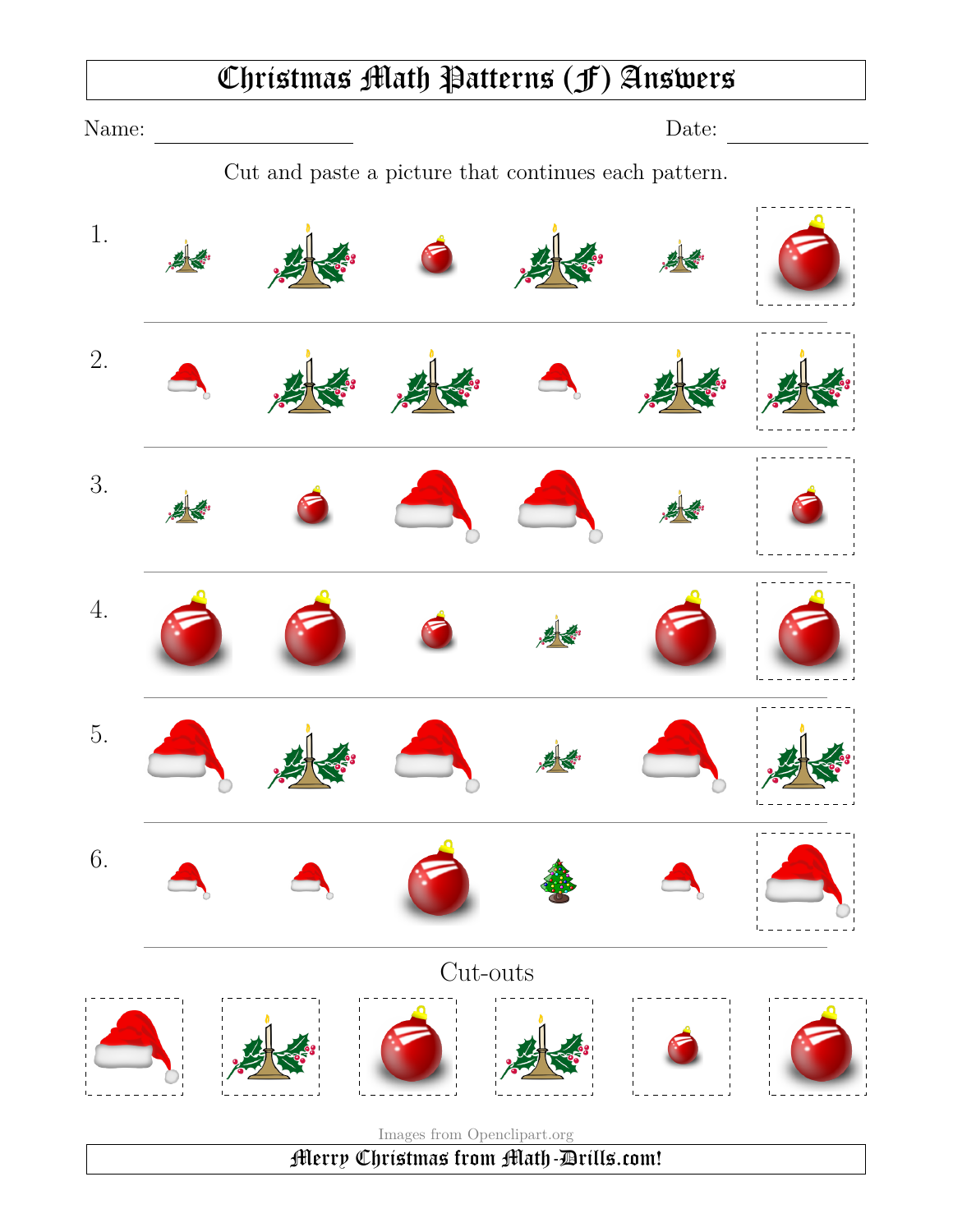#### Christmas Math Patterns (G)

Name: Date: Cut and paste a picture that continues each pattern. 1. 2. 3. 4. 5. 6. Cut-outs Images from Openclipart.org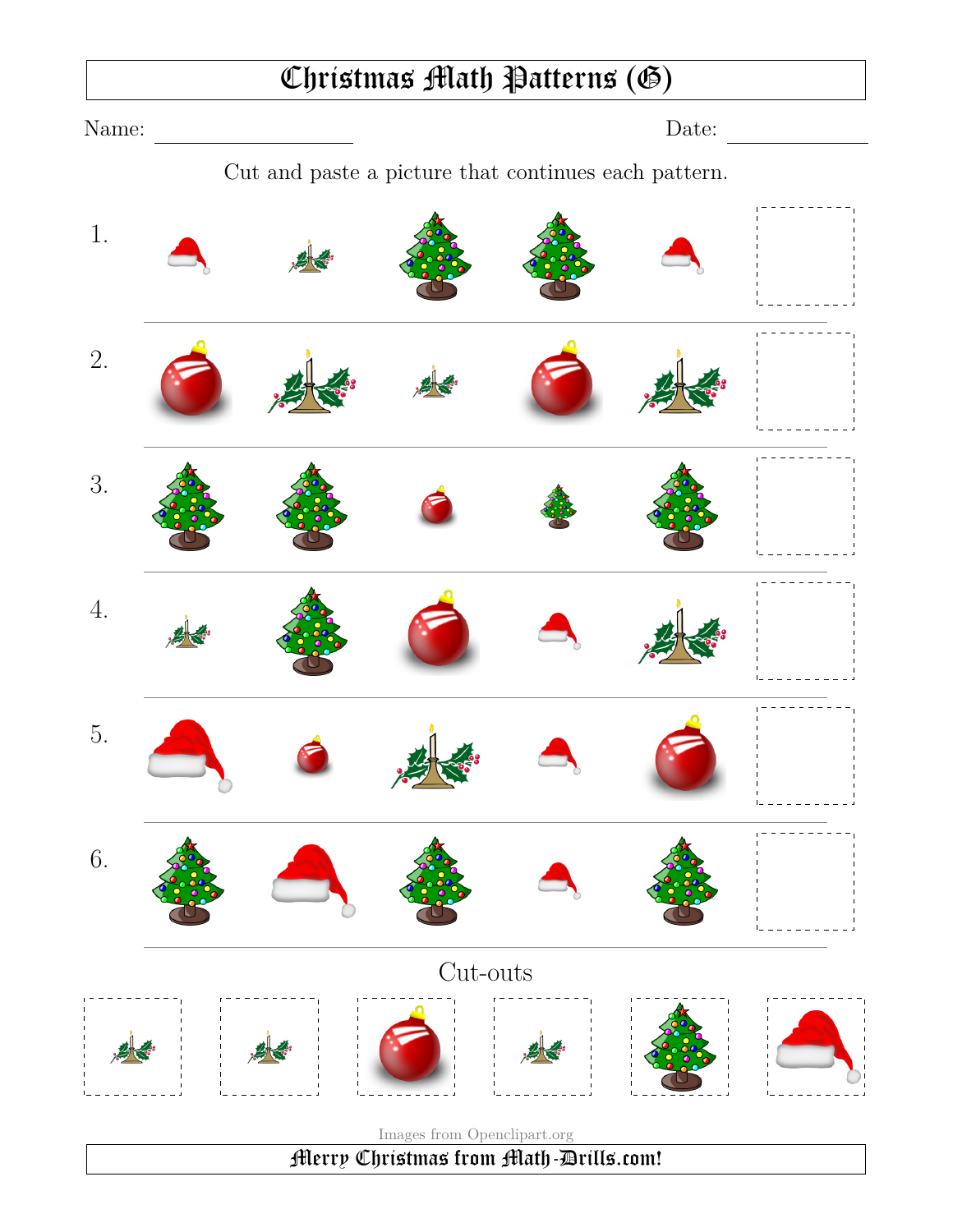#### Christmas Math Patterns (G) Answers

Name: Date:

Cut and paste a picture that continues each pattern.

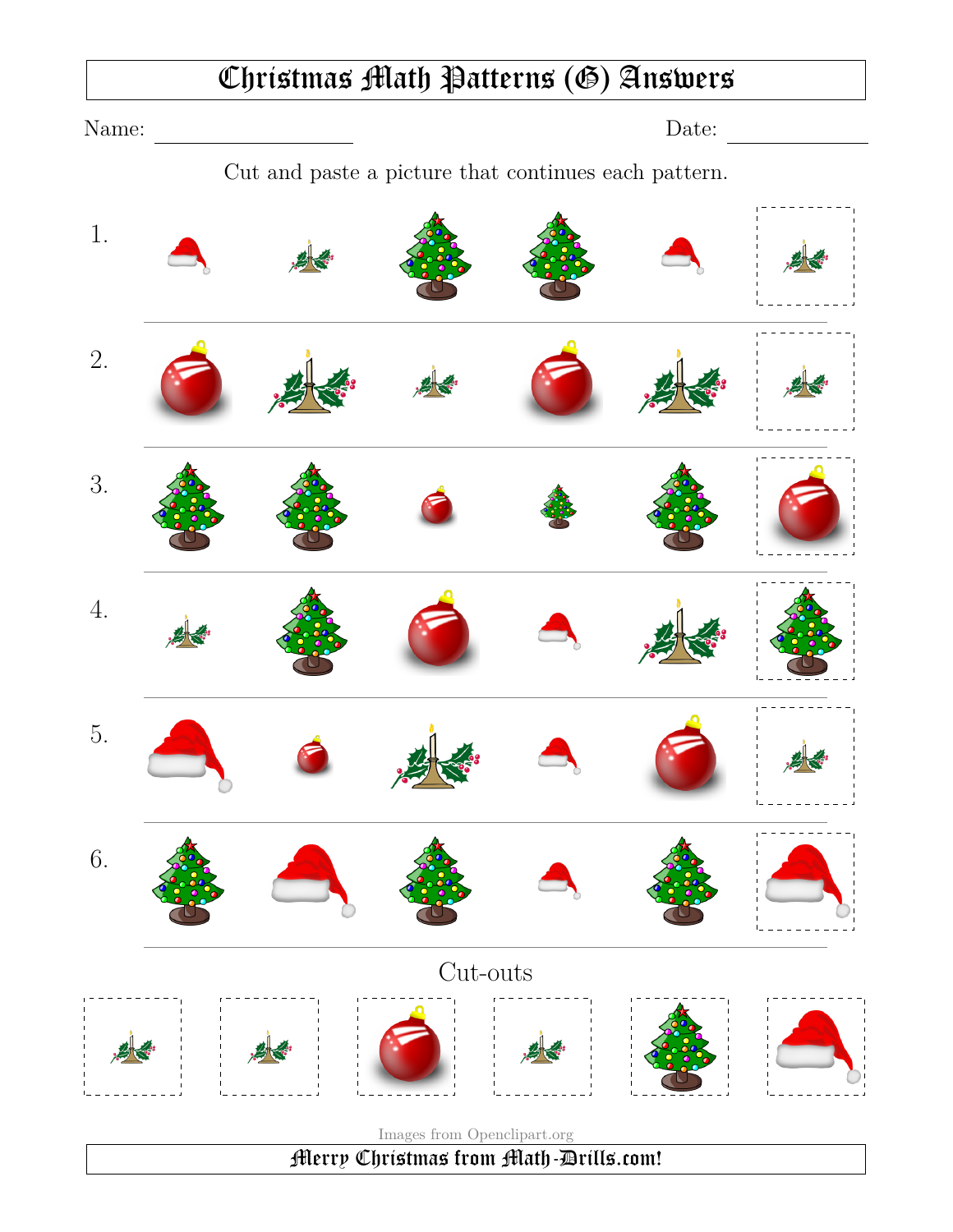## Christmas Math Patterns (H)

Name: Date: Cut and paste a picture that continues each pattern. 1. 2. 3. 4. 5. 6. Cut-outs Images from Openclipart.org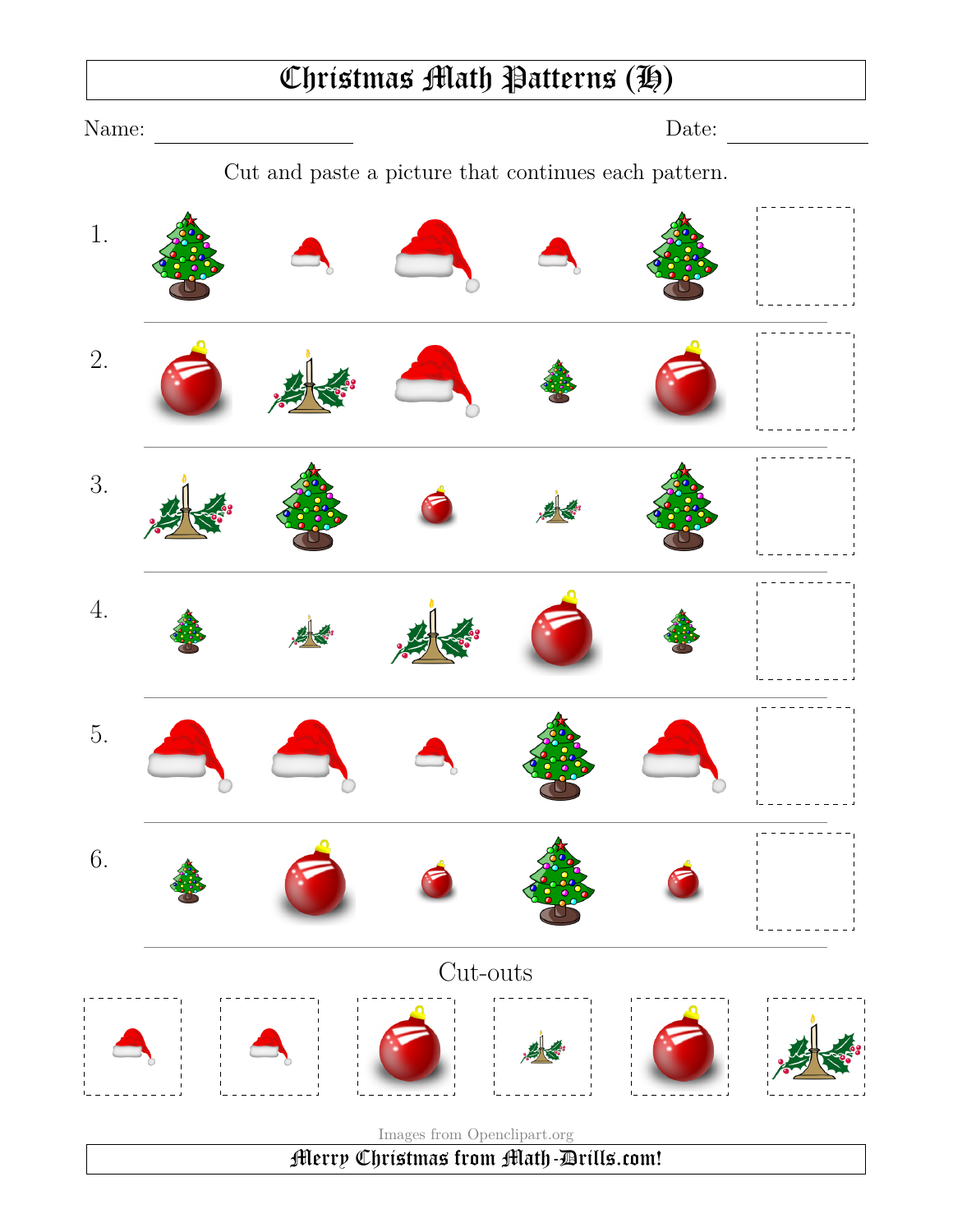#### Christmas Math Patterns (H) Answers

Name: Date: Date: Cut and paste a picture that continues each pattern. 1. 2. 3. 4. 5. 6. Cut-outs

Images from Openclipart.org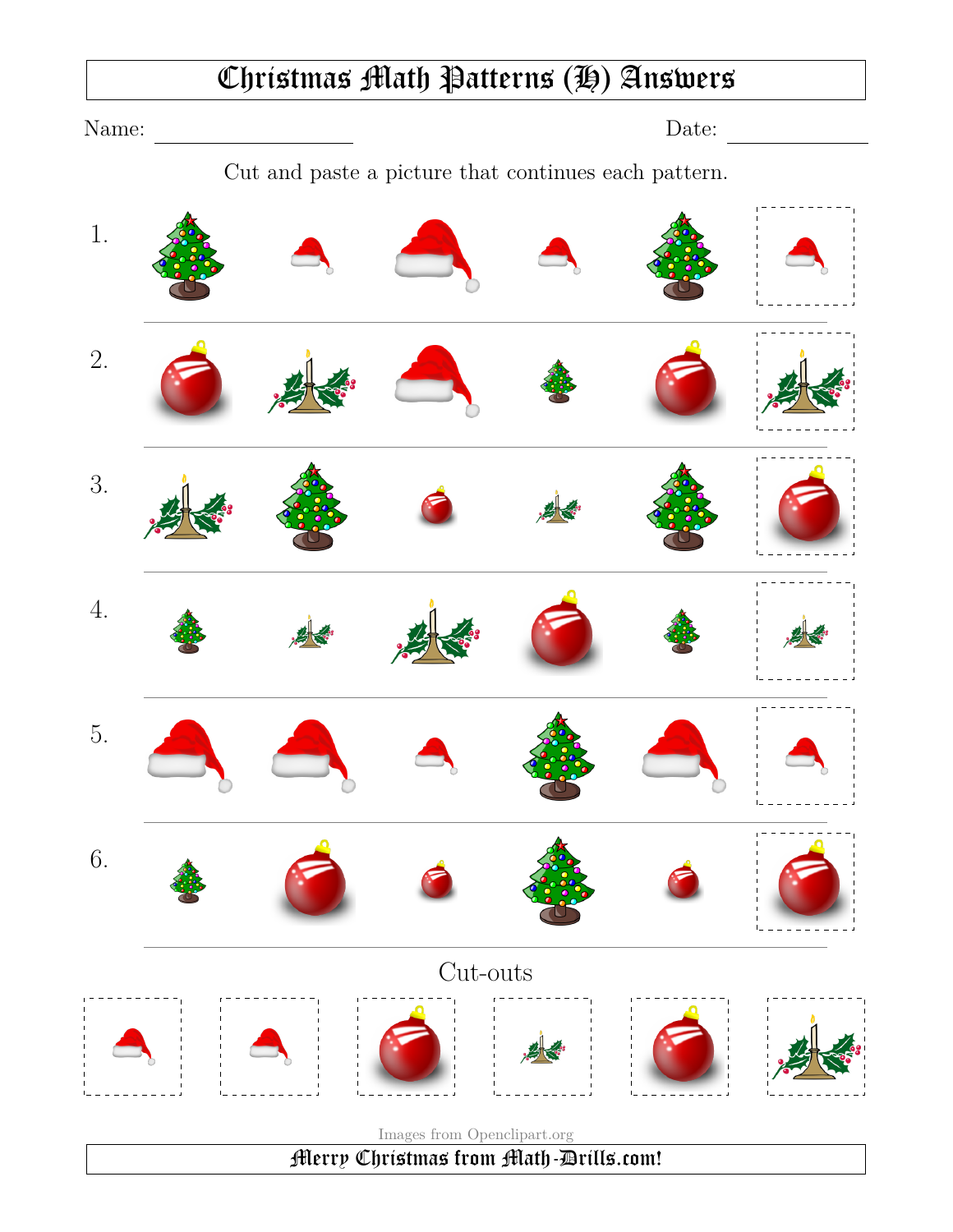## Christmas Math Patterns (I)

Name: Date:

Cut and paste a picture that continues each pattern.

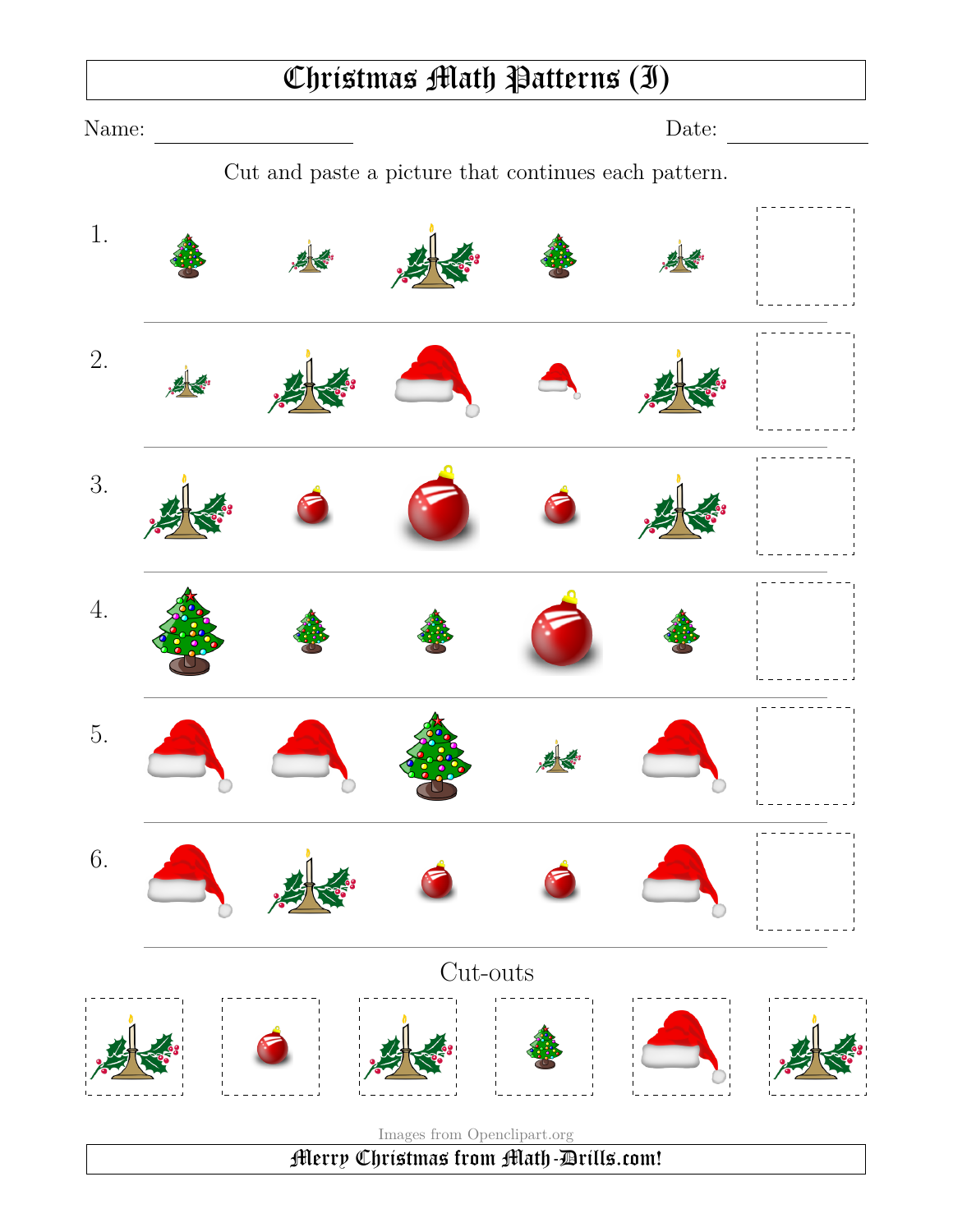#### Christmas Math Patterns (I) Answers

Name: Date:

Cut and paste a picture that continues each pattern.

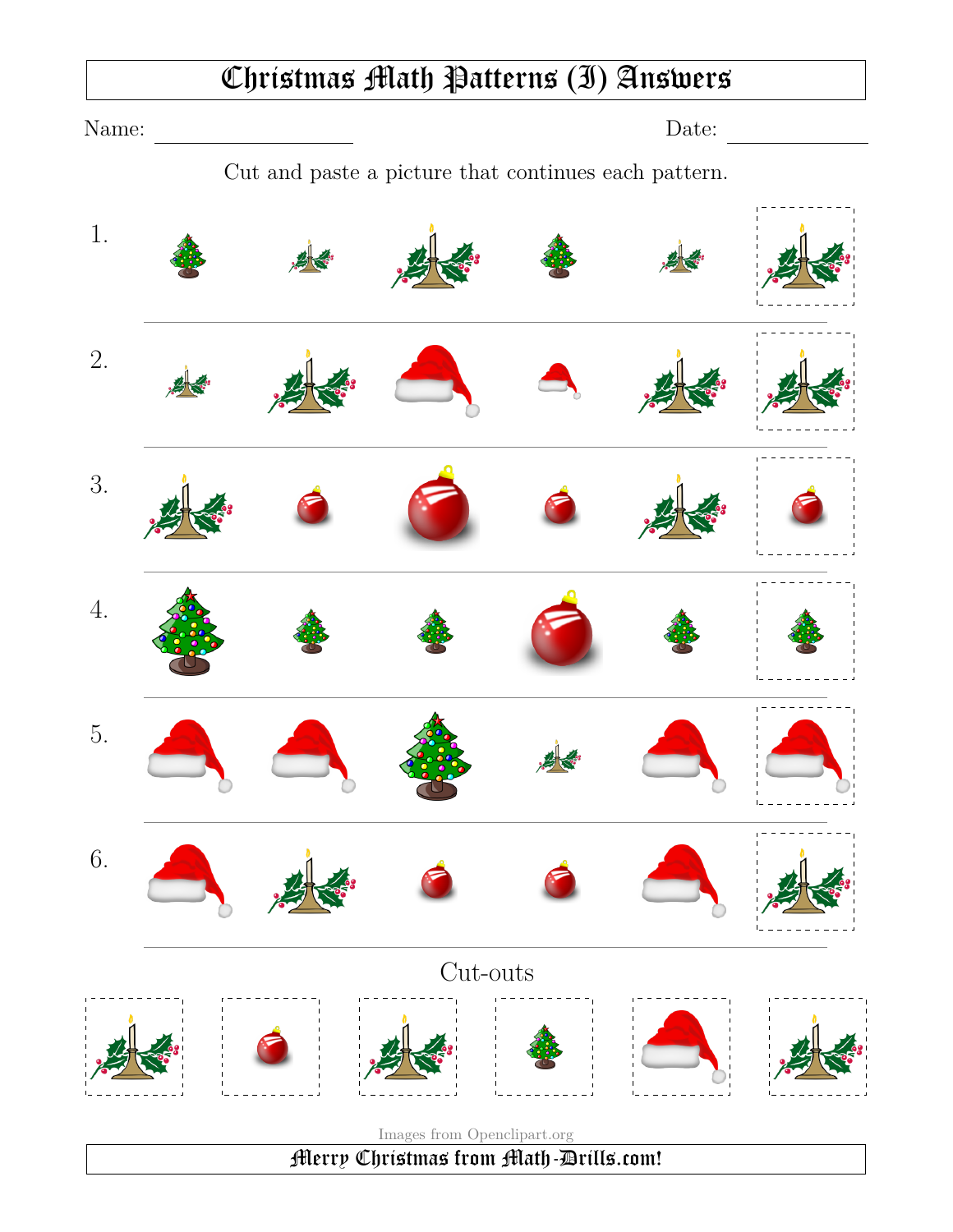#### Christmas Math Patterns (J)

Name: Date:

Cut and paste a picture that continues each pattern.